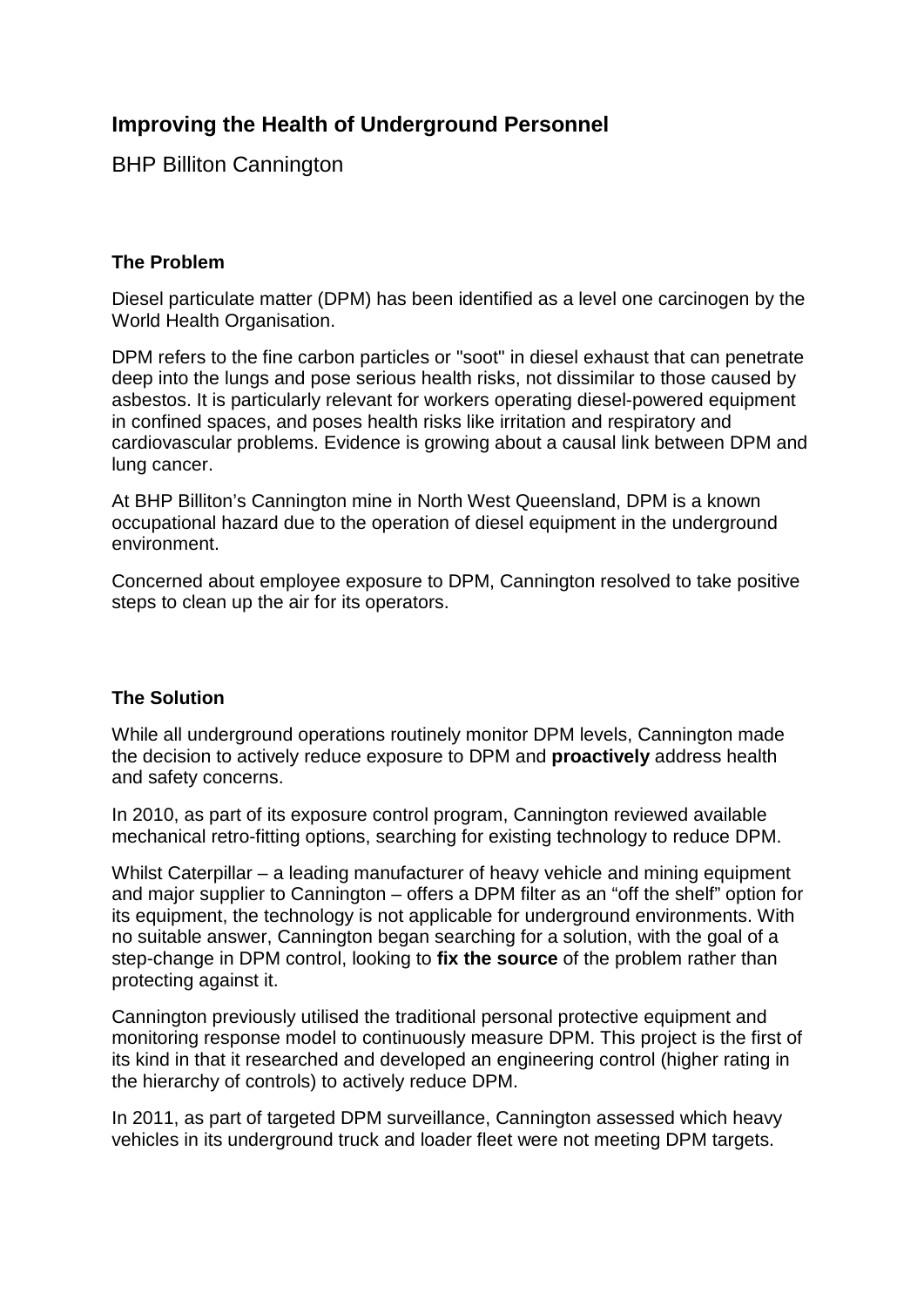Cannington identified which vehicles would be the most effective to target, with the most favoured approach being engineering controls on machines with the highest DPM emissions—the R2900G and R1700G loader engines.

Cannington's maintenance and engineering departments approached project partners OEM Caterpillar and dealer Hastings Deering with a proposal on how the parties could work together to develop a solution.

Discussions commenced between party representatives to determine DPM reduction targets and how these could be achieved. A project team was assembled, and ran various scenarios using:

- Cannington's heavy vehicle equipment;
- future equipment needs;
- available technologies and their effectiveness; and
- Cannington expectations.

It was determined that an all-encompassing engine design-based solution was required, comprising of:

- 1. Engine redesign and factory testing;
- 2. On-site verification and testing; and
- 3. Cannington fleet upgrade.

# **Step 1. Caterpillar engine redesign**

The Caterpillar engine redesign comprised of two stages:

- *Stage 1* redesign of engines and development of new high performance, fuel efficient, emissions controlled components.
- *Stage 2* the design, development and installation of a customised, underground, diesel particulate 'flow through filter'.

**Current engine design Stage one Stage two**



*Existing underground loader engine*



*Engine redesign and component replacement*



*The development and inclusion of a Diesel Particulate Flow Through Filter*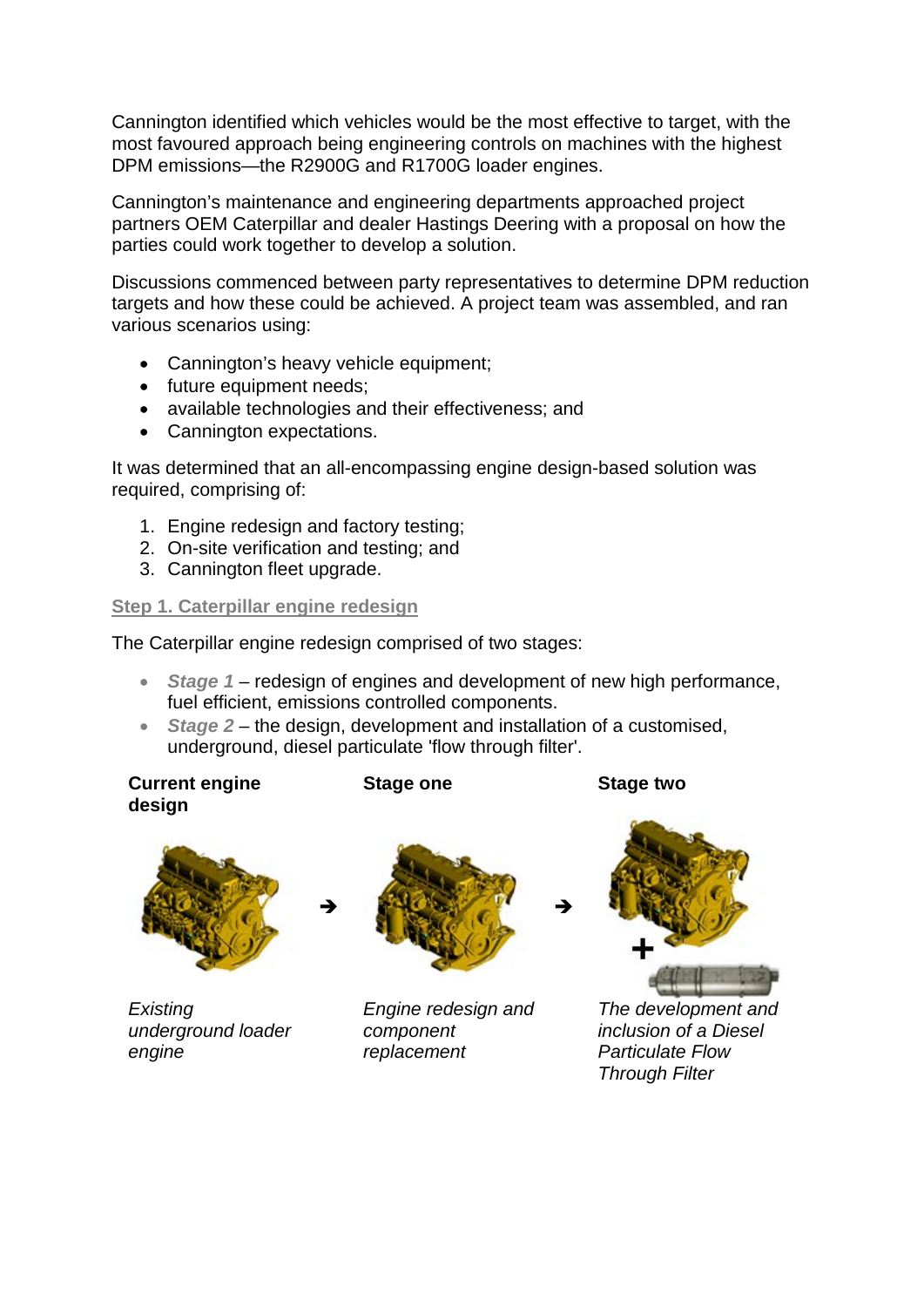#### *Stage 1*

R2900G loader engine redesign included new, high efficiency electronic injectors, high flow insulated exhaust manifold, insulated heat harnessing turbo charger and new computer software and programming to provide ultimate performance and fuel efficiency throughout the power curve.

The R1700G loader engine was customised to include an insulated heat harnessing turbo charger, high flow insulated exhaust manifold, computer software and programming and a new camshaft with variable valve actuation to ensure adequate air, fuel and emissions management.



*Insulated heat harnessing turbo charger*



*Variable valve actuation camshaft*



*High flow, insulated exhaust manifold*



*High efficiency fuel injectors*

Three months were spent by Cannington engineers and Caterpillar on engineering component design, and developing and manufacturing the components and testing. Factory testing for exhaust emissions was conducted at Caterpillar's engine test facility in the United States.

*Stage 2*

Stage 2 involved the design, development and installation of a new diesel particulate flow through filter.

Exhaust flow through filters are not new; however, a filter was not available for R1700G and R2900G engines. Alternatively, Cannington, Caterpillar and Hastings Deering provided criteria for a new filter that had the ability to reduce carbon and DPM, would not inhibit engine performance, and kept backpressure from the exhaust system within the limits of current engine specifications.

The prototype developed by Caterpillar and Cannington engineers delivered a further 50% DPM reduction and the criteria set by Cannington was achieved this was in addition to reductions from the Stage 1 engine redesign.

Together, the redesigns also allowed the engines to operate on both ultra-lowsulfur diesel (ULSD) and low ash engine oil, providing further emission improvements.

With the laboratory development completed, field verification and testing of the Stage 1 and Stage 2 redesigns was required.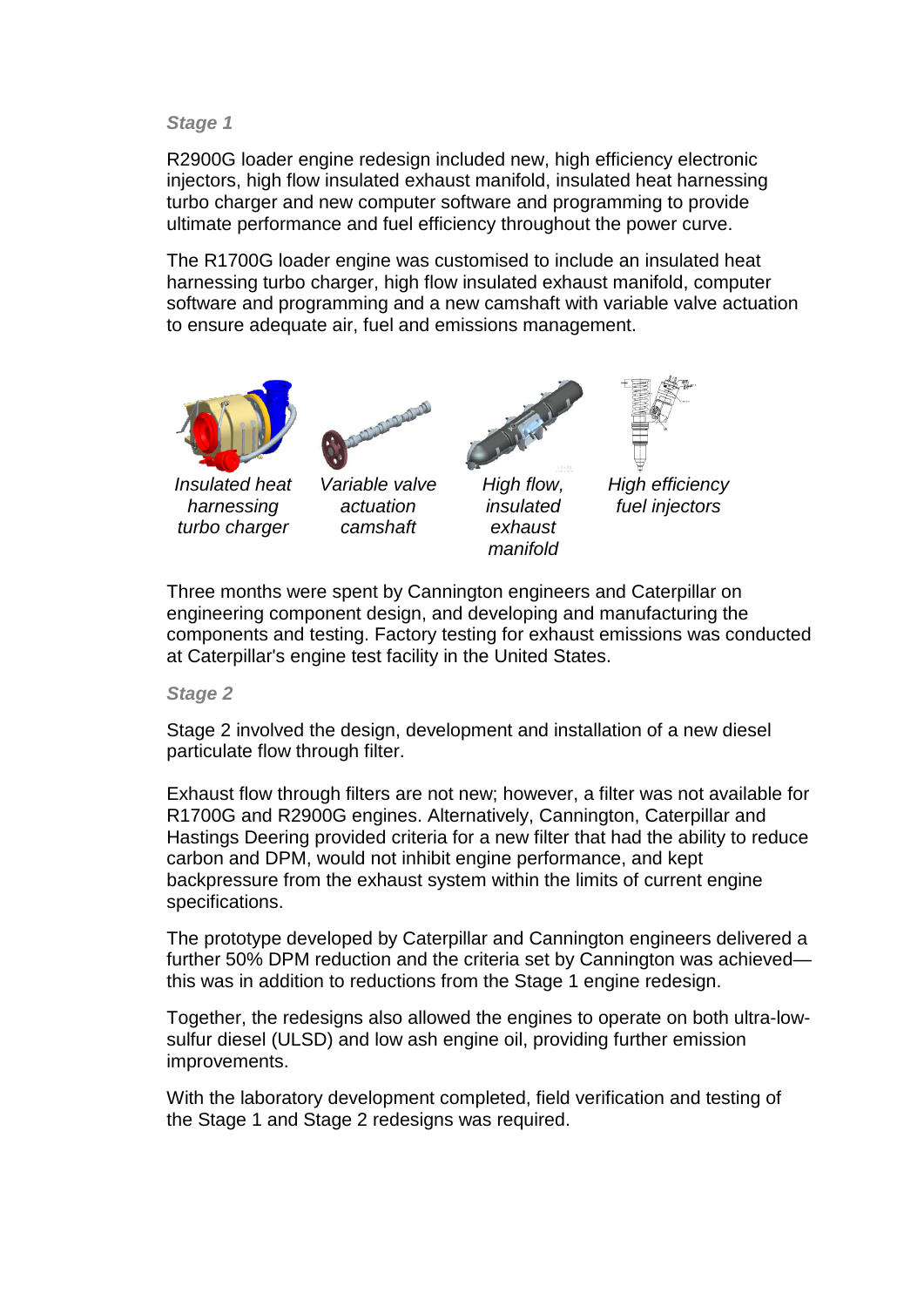

Figure 1. Intake of the diesel particulate flow through filter developed for the R1700G and R2900G engines.

### **Step 2. On-site verification and testing**

Cannington received the Stage 1 parts in June 2012. It took two shifts to install the new parts on one test R1700G engine and one test R2900G engine on underground loaders.

The results were immediate. Stall testing of the engines showed no reduction in performance. Conversely, both loaders showed an increase in performance and a reduction in fuel consumption.

In October 2012, Cannington received four of the Stage 2 newly developed diesel particulate flow through filters. Before trialling on heavy vehicles, the filters were tested using a purpose-built Cannington designed and manufactured heated shake table, whereby the filters could be assembled and tested under trial situations to replicate operating conditions, including heat and vibration and test durability.



Figure 2. Cannington's heated shake table.

Once the filter's strength and performance was verified on the heated shake table, the filters were trialled on several underground heavy vehicles, including the test R1700G and R2900G loaders and two AD55B underground haul trucks.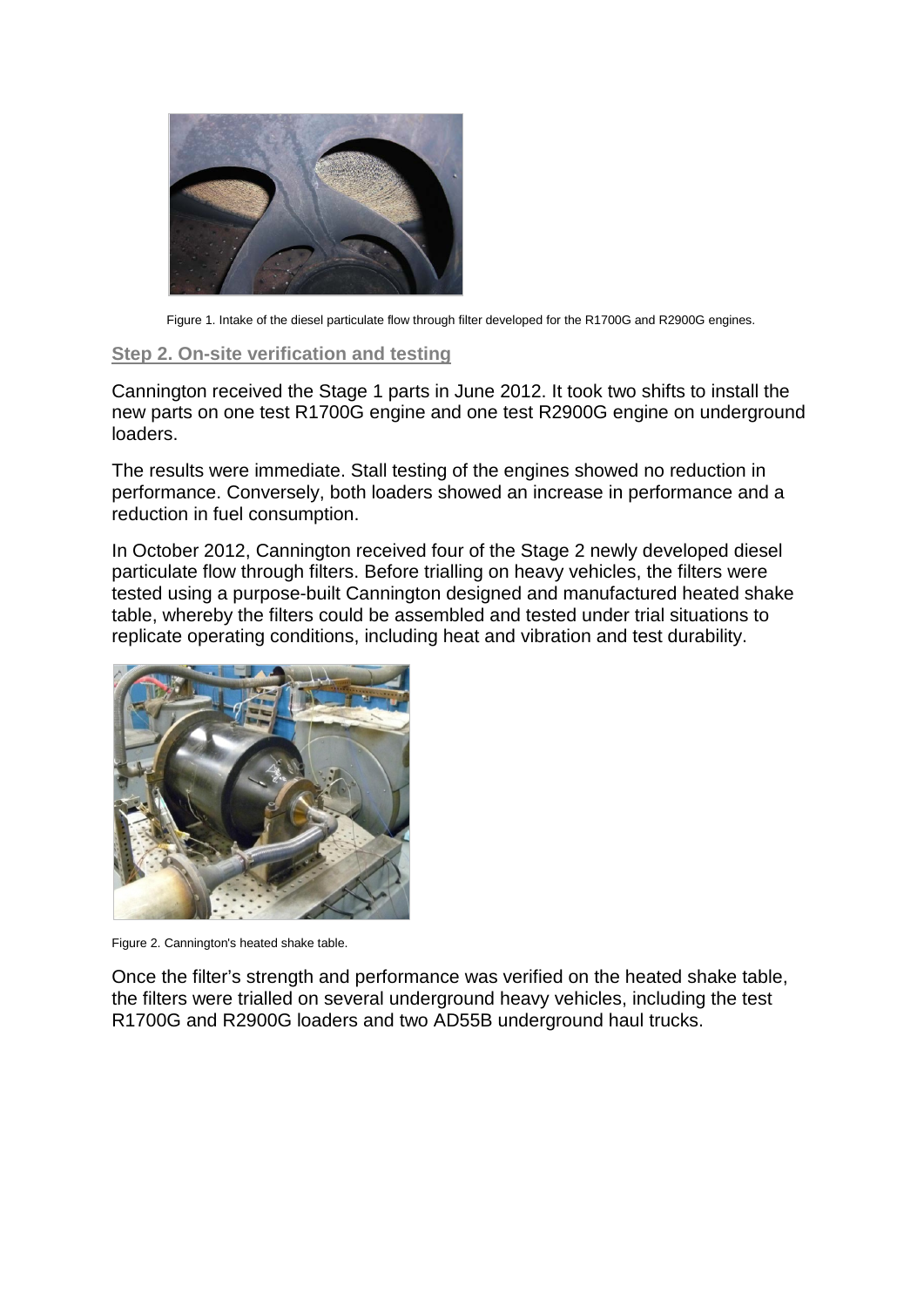

Figure 3. Test machine R1700G loader at Cannington.



Figure 4. Test machine R2900G loader at Cannington.



Figure 5. Test machine AD55B haul truck at Cannington.

# **Step 3. Cannington fleet upgrade**

Based on the initial results, Cannington has now transitioned four underground heavy vehicles to the Carbon Reduction Project system.

The remaining truck and loader fleet is scheduled to be 100% compliant with the Carbon Reduction Project by the end of the 2013 calendar year.

**Benefits/ Effects**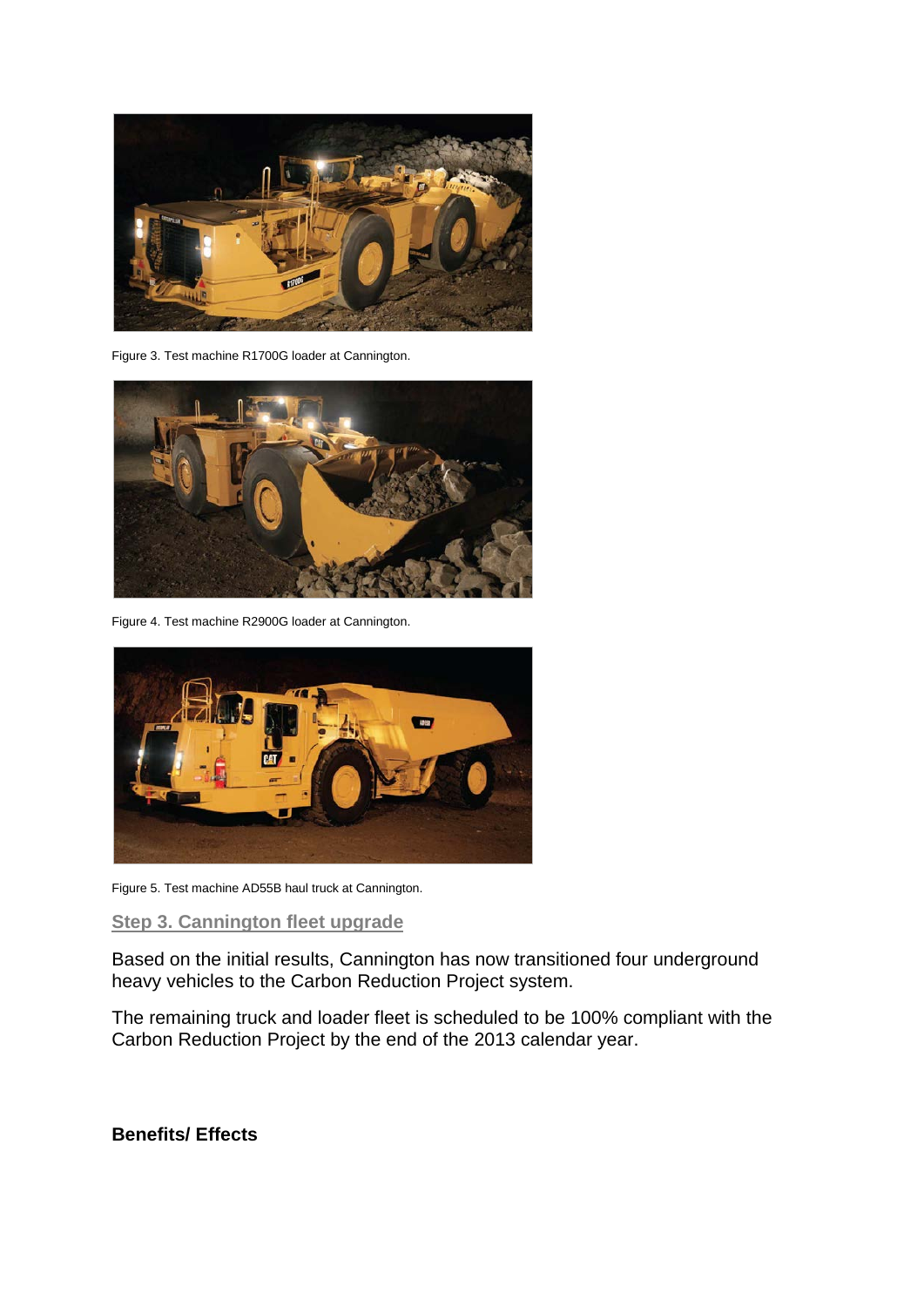The project's achieved outcomes have driven Caterpillar to offer the modifications as optional extras on all underground haulage and loader equipment (not previously available to purchasers).

The final test results with the Stage 1 parts fitted showed an unprecedented ventilation reduction of 26% on the redesigned R1700G engine and 42% on the redesigned R2900G engine.

| Engine        | Original<br>ventilation<br>rate<br>(cubic feet per<br>minute) | Stage 1<br>ventilation<br>rate<br>(cubic feet per<br>minute) | Ventilation<br>reduction | Fuel<br>consumption<br>improvement |
|---------------|---------------------------------------------------------------|--------------------------------------------------------------|--------------------------|------------------------------------|
| R1700G        | 21,300                                                        | 15,700                                                       | 26%                      | 7%                                 |
| <b>R2900G</b> | 35,700                                                        | 20,700                                                       | 42%                      | 4%                                 |

Stage 1 also provided:

- Increased fuel efficiency;
- Improved performance above 2,000 metres sea level for R1700G loader;
- The equivalent of a 3% increase in dual stall rimpull for R2900G loader;
- Ability to run on low sulphur fuel and low ash engine oil, further reducing carbon emissions.

Stage 2 delivered the following outcomes:

- Lower ventilation rate for underground machines (effective reduction in diesel particles);
- Reduction in exhaust/engine noise for underground machines;
- No impact on performance;
- No additional maintenance requirements.

This project has improved working conditions and introduced better maintenance practices, with more attention to engine maintenance and a greater focus on exhaust leaks. This ensures the Carbon Reduction Project is working to the optimal level.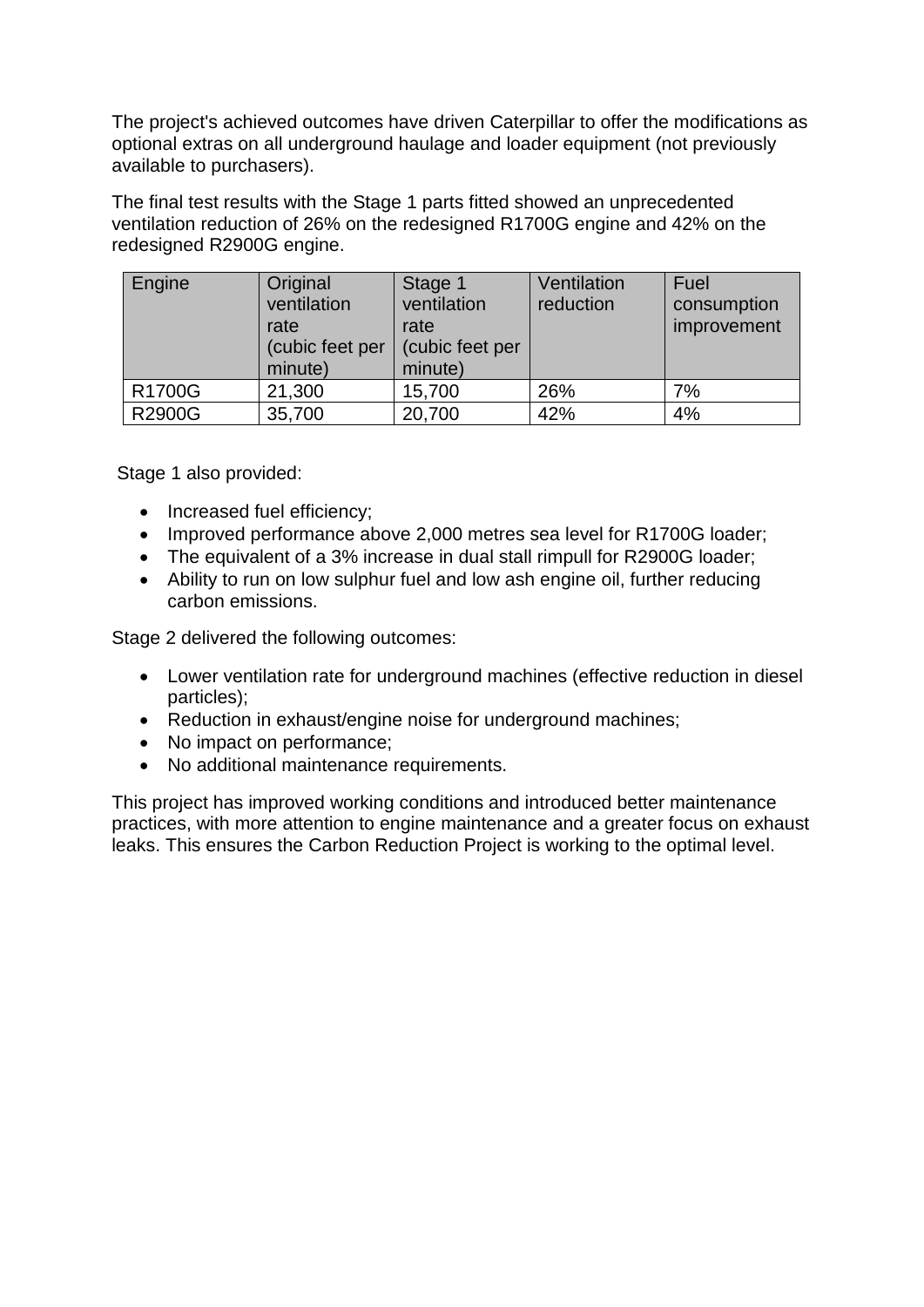

Figure 6. The range of results achieved with the implementation of the Carbon Reduction Project on test machines R1700G, R2900G and AD55B.

The above results were drawn from Cannington's underground exhaust gas analysis regime.

Results clearly show both Stage 1 and Stage 2 have had a significant impact in reducing DPM and have performed better than project targets established by Cannington.

The project is an excellent example of a workforce health initiative that delivers clear, positive results and better workplace outcomes for employees, without any impact on safety or production.

# **Transferability**

This project, instigated by Cannington and developed jointly by Cannington, Caterpillar and Hastings Deering, provides a DPM solution that extends beyond the Cannington operation.

It can be applied to any underground mining operation where industry standard Caterpillar R2900G and Caterpillar R1700G loaders are in operation.

The project's technology is now available as an optional extra on all new Caterpillar underground heavy vehicles, meaning all mine sites can take advantage of the project's outcomes.

Due to this industry-wide application, the project has the potential to be recognised as best practice and industry leading technology by peers.

# **Innovation**

This initiative is an advanced solution. By partnering with Caterpillar and Caterpillar dealer Hastings Deering to develop an effective, sustainable solution, the